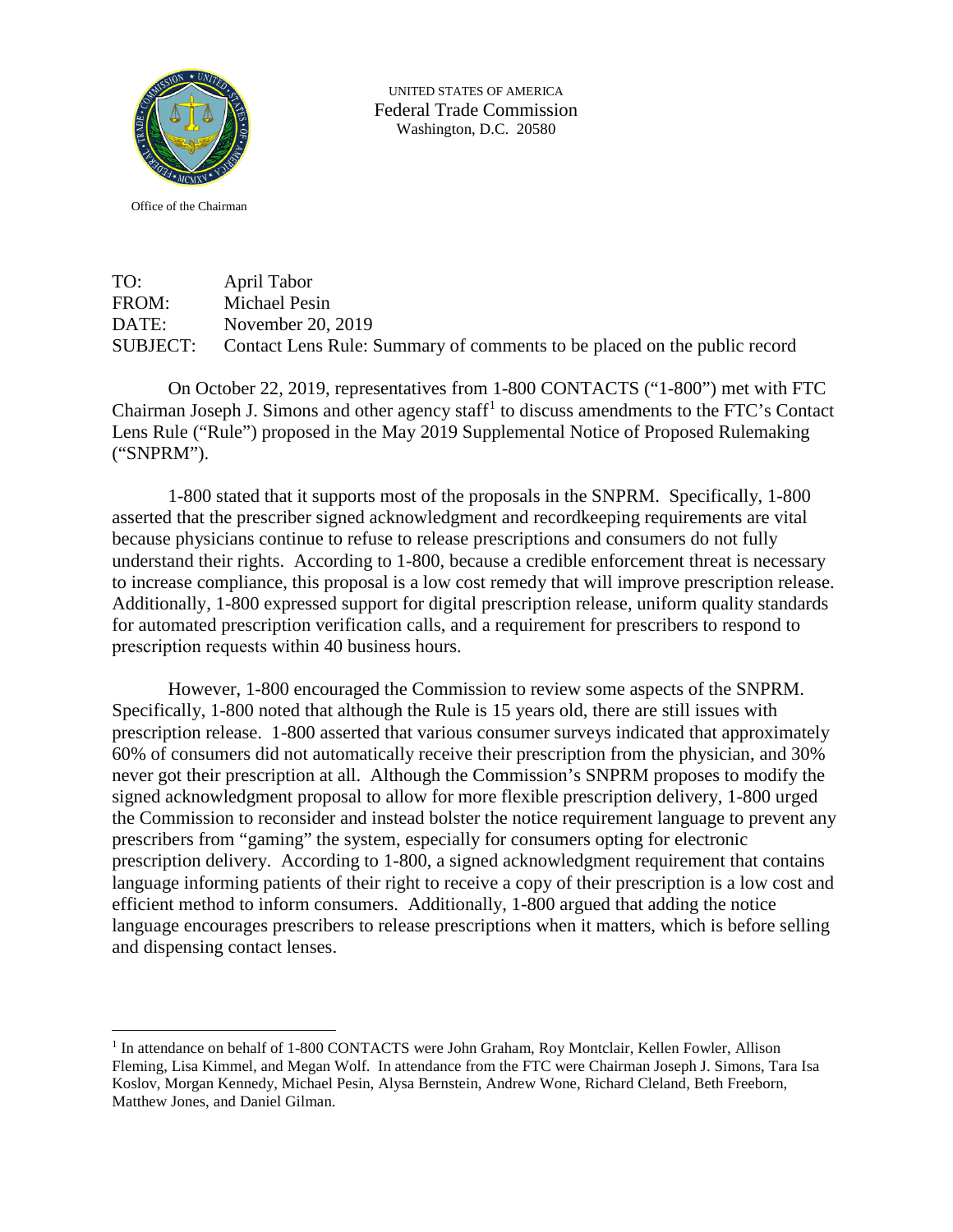1-800 noted that some prescribers might object to this proposal because it could portray them in a negative light. However, 1-800 explained that this perception would only occur only if the prescriber routinely refused to release prescriptions in the past.

1-800 also argued that an additional benefit to the signed acknowledgement proposal is that the number of prescription verification requests are likely to decrease, thereby offsetting the costs imposed by implementing the signed acknowledgment.

1-800 expressed support for the SNPRM's proposal to improve automated verification calls. 1-800 played an audio recording of 1-800's current automated verification request, which included the ability to pause and replay the message. When asked about the burdens of requiring sellers to keep a record of the call, 1-800 indicated that it uses call logs, but that there are other ways to track the calls. 1-800 also asserted that noncompliance with the Rule occurs more often with non-automated verification calls. 1-800 explained that it tested both automated and nonautomated verification calls and found the former to be more consistent and easier for prescribers to understand.

1-800 expressed concerns that the SNRPM's proposals regarding seller alteration were unclear. 1-800 noted that the reference to an "order form" in the proposed amendment regarding seller alteration is limiting and does not consider modern ways to initiate an order for contact lenses. Modern retailers offer many ways for consumers to select their prescribed product including drop-down menus, search boxes, box scans, and filters, among other methods. Attempting to limit how sellers can accept orders will prove difficult, and may reduce innovation.

1-800 stated that sellers should not deliberately use passive verification to sell contact lenses that are not prescribed to a patient. However, for prescription verification to work as planned, sellers need to assume that patients have valid prescriptions for the contact lenses they order. 1-800 asserted that sellers should be able to rely on passive prescription verification when selling contact lenses, and opposed the imposition of new requirements on sellers acting in good faith. 1-800 estimated that two-thirds of the company's sales relied on verification calls, while the remaining one-third relied on actual prescriptions. 1-800 explained that advances in technology, such as its smartphone app, mobile website, and use of texting to accept prescriptions will help in increasing the number of sales that are verified using prescriptions. Additionally, 1-800 noted that improving verification call quality will enable prescribers to help address the emergence of single brand business models such as Hubble Contacts.

1-800 discussed its online eye examination service, "Express Exam." 1-800 explained that Express Exam uses telemedicine to renew patients' contact lens prescriptions. The service is not available for patients seeking initial contact lens prescriptions. 1-800 explained that the Express Exam asks questions to assess whether the patient is eligible for the service (*e.g.*, to assess whether the patient's ocular health is stable), captures images of the patient's eyes, and performs a visual acuity test. This information is then transmitted to a licensed doctor for review. This service is available in 30 states based on state telehealth laws and regulations. 1-800 explained that it began offering this service as a way to ease the burden on patients of traveling to a physician for an annual comprehensive exam. 1-800 explained that the Express